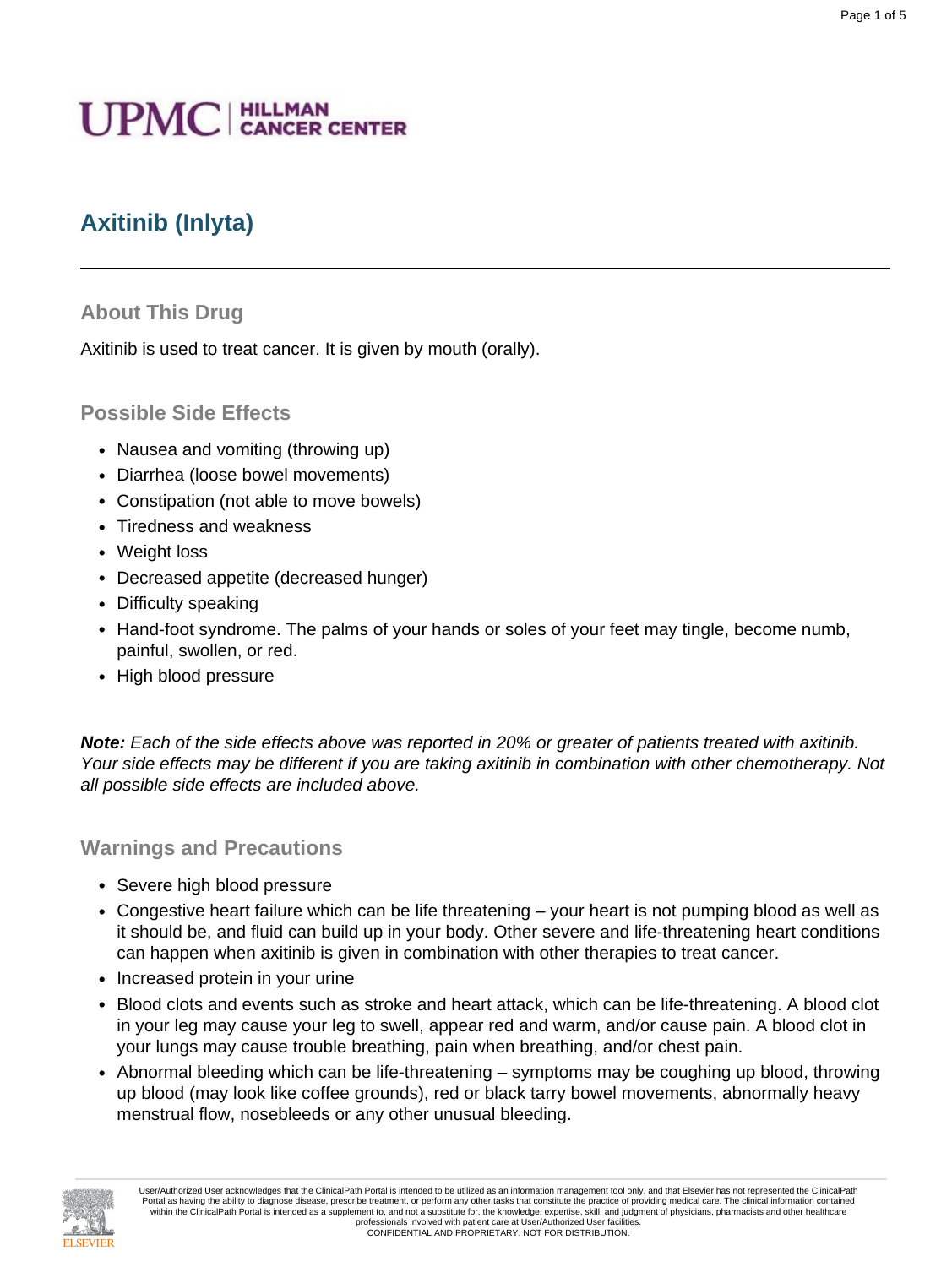- Perforation or fistula- an abnormal hole in your stomach, intestine, esophagus, or other organ, which can be life-threatening
- Changes in thyroid function
- Changes in your central nervous system can happen. The central nervous system is made up of your brain and spinal cord. You could feel extreme tiredness/weakness, confusion, have eyesight changes, problems thinking, headache and/or seizures. **If you start to have any of these symptoms let your doctor know right away.**
- Changes in your liver function
- Slow wound healing

**Note:** Some of the side effects above are very rare. If you have concerns and/or questions, please discuss them with your medical team.

#### **Important Information**

• Axitinib may cause slow wound healing. It should not be given within at least 2 days of surgery and not for at least 2 weeks after major surgery and until adequate wound healing. If you must have emergency surgery or have an accident that results in a wound, tell the doctor that you are on axitinib.

#### **How to Take Your Medication**

- Swallow the medicine whole with a full glass of water, approximately 12 hours apart.
- You can take the medicine with or without food.
- **Missed dose**: If you vomit or miss a dose, take your next dose at the regular time, and contact your physician. Do not take 2 doses at the same time and do not double up on the next dose.
- **Handling**: Wash your hands after handling your medicine, your caretakers should not handle your medicine with bare hands and should wear latex gloves.
- This drug may be present in the saliva, tears, sweat, urine, stool, vomit, semen, and vaginal secretions. Talk to your doctor and/or your nurse about the necessary precautions to take during this time.
- **Storage**: Store this medicine in the original container at room temperature.
- **Disposal of unused medicine:** Do not flush any expired and/or unused medicine down the toilet or drain unless you are specifically instructed to do so on the medication label. Some facilities have take-back programs and/or other options. If you do not have a take-back program in your area, then please discuss with your nurse or your doctor how to dispose of unused medicine.

# **Treating Side Effects**

- Manage tiredness by pacing your activities for the day.
- Be sure to include periods of rest between energy-draining activities.
- Drink plenty of fluids (a minimum of eight glasses per day is recommended).
- If you throw up or have diarrhea, you should drink more fluids so that you do not become dehydrated (lack of water in the body from losing too much fluid).

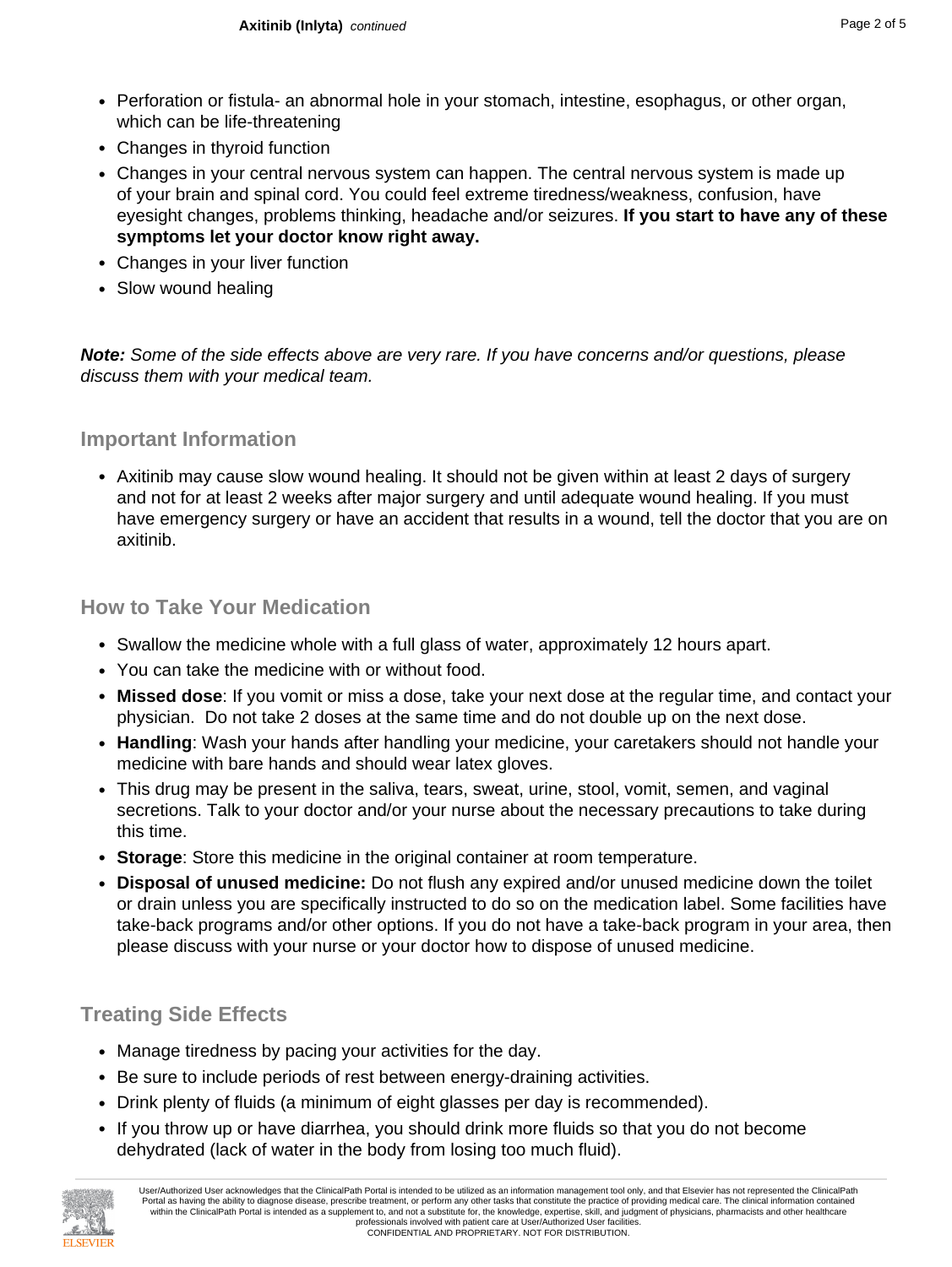- If you have diarrhea, eat low-fiber foods that are high in protein and calories and avoid foods that can irritate your digestive tracts or lead to cramping.
- If you are not able to move your bowels, check with your doctor or nurse before you use enemas, laxatives, or suppositories.
- Ask your nurse or doctor about medicine that can lessen or stop your diarrhea and/or constipation.
- To help with nausea and vomiting, eat small, frequent meals instead of three large meals a day. Choose foods and drinks that are at room temperature. Ask your nurse or doctor about other helpful tips and medicine that is available to help stop or lessen these symptoms
- To help with decreased appetite, eat small, frequent meals and include a source of protein at every meal and snack, such as meat, poultry, fish, dry beans, tofu, eggs, nuts, milk, yogurt, cheese, ice cream, pudding, and nutritional supplements.
- Consider using sauces and spices to increase taste. Daily exercise, with your doctor's approval, may increase your appetite.
- To help with weight loss, drink fluids that contribute calories (whole milk, juice, soft drinks, sweetened beverages, milkshakes, and nutritional supplements) instead of water.
- Avoid sun exposure and apply sunscreen routinely when outdoors.
- If you get a rash do not put anything on it unless your doctor or nurse says you may. Keep the area around the rash clean and dry. Ask your doctor for medicine if your rash bothers you.

# **Food and Drug Interactions**

- Avoid grapefruit or grapefruit juice while taking this medicine. Grapefruit and grapefruit juice may raise the levels of axitinib in your body. This could make side effects worse.
- Check with your doctor or pharmacist about all other prescription medicines and over-the-counter medicines and dietary supplements (vitamins, minerals, herbs, and others) you are taking before starting this medicine as there are known drug interactions with axitinib. Also, check with your doctor or pharmacist before starting any new prescription or over-the-counter medicines, or dietary supplements to make sure that there are no interactions.
- Avoid the use of St. John's Wort while taking axitinib as this may lower the levels of the drug in your body, which can make it less effective.

# **When to Call the Doctor**

Call your doctor or nurse if you have any of these symptoms and/or any new or unusual symptoms:

- Fever of 100.4° F (38° C) or higher
- Chills
- A headache that does not go away
- Blurry vision or other changes in eyesight
- Confusion
- Trouble understanding or speaking
- Symptoms of a seizure such as confusion, blacking out, passing out, loss of hearing or vision, blurred vision, unusual smells or tastes (such as burning rubber), trouble talking, tremors or shaking in parts or all of the body, repeated body movements, tense muscles that do not relax, and loss of

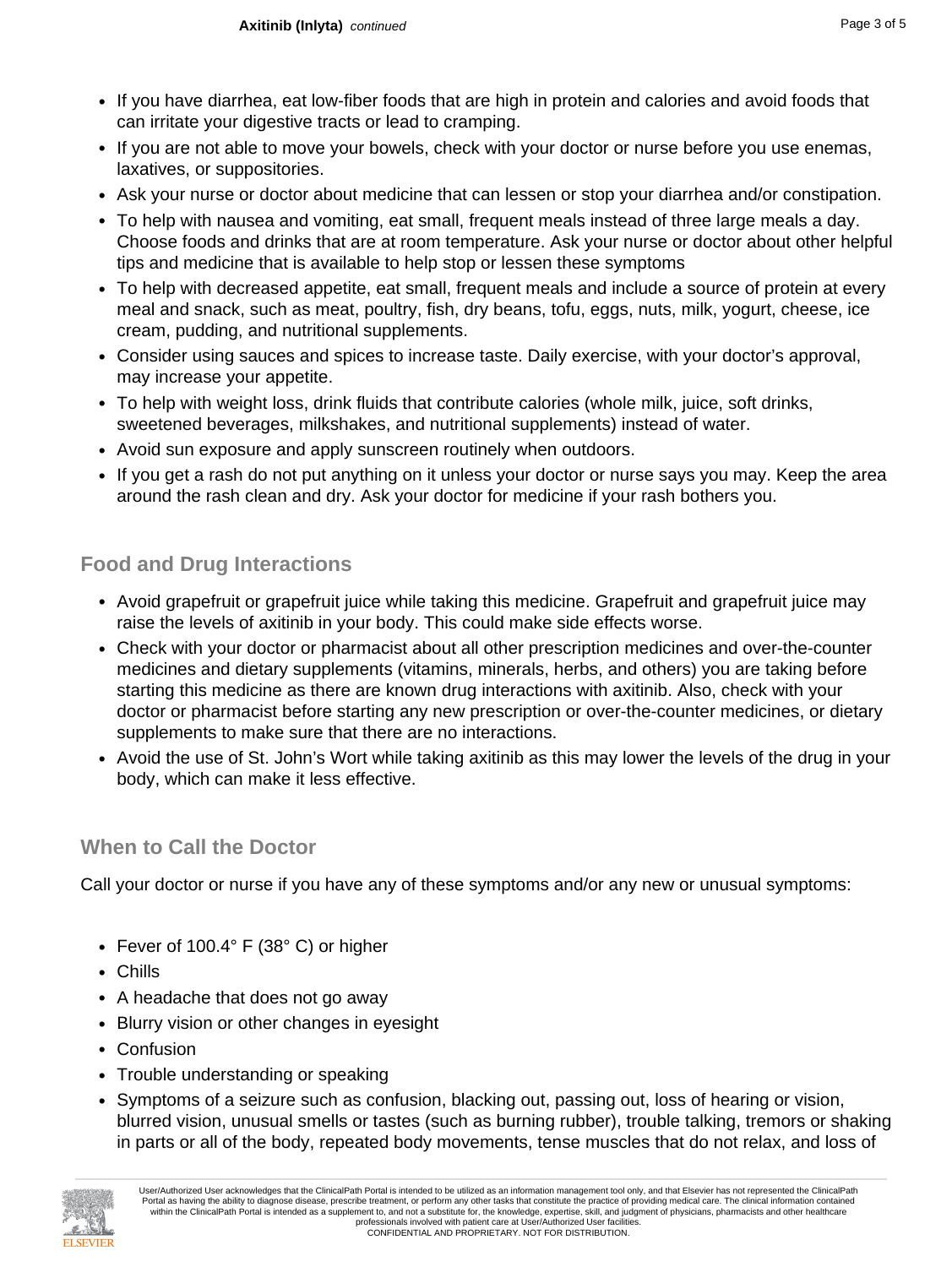control of urine and bowels. **If you or your family member suspects you are having a seizure, call 911 right away.**

- Wheezing and/or trouble breathing
- Feeling that your heart is beating fast or in a not normal way (palpitations)
- Chest pain or symptoms of a heart attack. Most heart attacks involve pain in the center of the chest that lasts more than a few minutes. The pain may go away and come back. It can feel like pressure, squeezing, fullness, or pain. Sometimes pain is felt in one or both arms, the back, neck, jaw, or stomach. **If any of these symptoms last 2 minutes, call 911.**
- Symptoms of a stroke such as sudden numbness or weakness of your face, arm, or leg, mostly on one side of your body; sudden confusion, trouble speaking or understanding; sudden trouble seeing in one or both eyes; sudden trouble walking, feeling dizzy, loss of balance or coordination; or sudden, bad headache with no known cause. **If you have any of these symptoms for 2 minutes, call 911.**
- Severe abdominal pain that does not go away
- Nausea that stops you from eating or drinking and/or is not relieved by prescribed medicine
- Throwing up more than 3 times a day
- Difficulty swallowing
- Diarrhea, 4 times in one day or diarrhea with lack of strength or a feeling of being dizzy
- No bowel movement in 3 days or when you feel uncomfortable
- Lasting loss of appetite or rapid weight loss of five pounds in a week
- Tiredness that interferes with your daily activities
- Painful, red, or swollen areas on your hands or feet
- Numbness and/or tingling of your hands and/or feet
- Your leg is swollen, red, warm and/or painful
- Swelling of the legs, feet, or ankles
- Foamy or bubbly-looking urine
- Signs of abnormal bleeding such as coughing up blood, throwing up blood (may look like coffee grounds), easy bleeding or bruising, red or black tarry bowel movements, abnormally heavy menstrual flow, nosebleeds, or any other unusual bleeding
- Signs of possible liver problems: dark urine, pale bowel movements, pain in your abdomen, feeling very tired and weak, unusual itching, or yellowing of the eyes or skin
- Weight gain of 5 pounds in one week (fluid retention) or unexplained weight gain
- If you think you may be pregnant or may have impregnated your partner

#### **Reproduction Warnings**

- **Pregnancy warning**: This drug can have harmful effects on the unborn baby. Women of childbearing potential should use effective methods of birth control during your cancer treatment and for 1 week after treatment. Men with female partners of childbearing potential should use effective methods of birth control during your cancer treatment and for 1 week after treatment. Let your doctor know right away if you think you may be pregnant or may have impregnated your partner.
- **Breastfeeding warning**: Women should not breastfeed during treatment and for 2 weeks after treatment because this drug could enter the breast milk and cause harm to a breastfeeding baby.